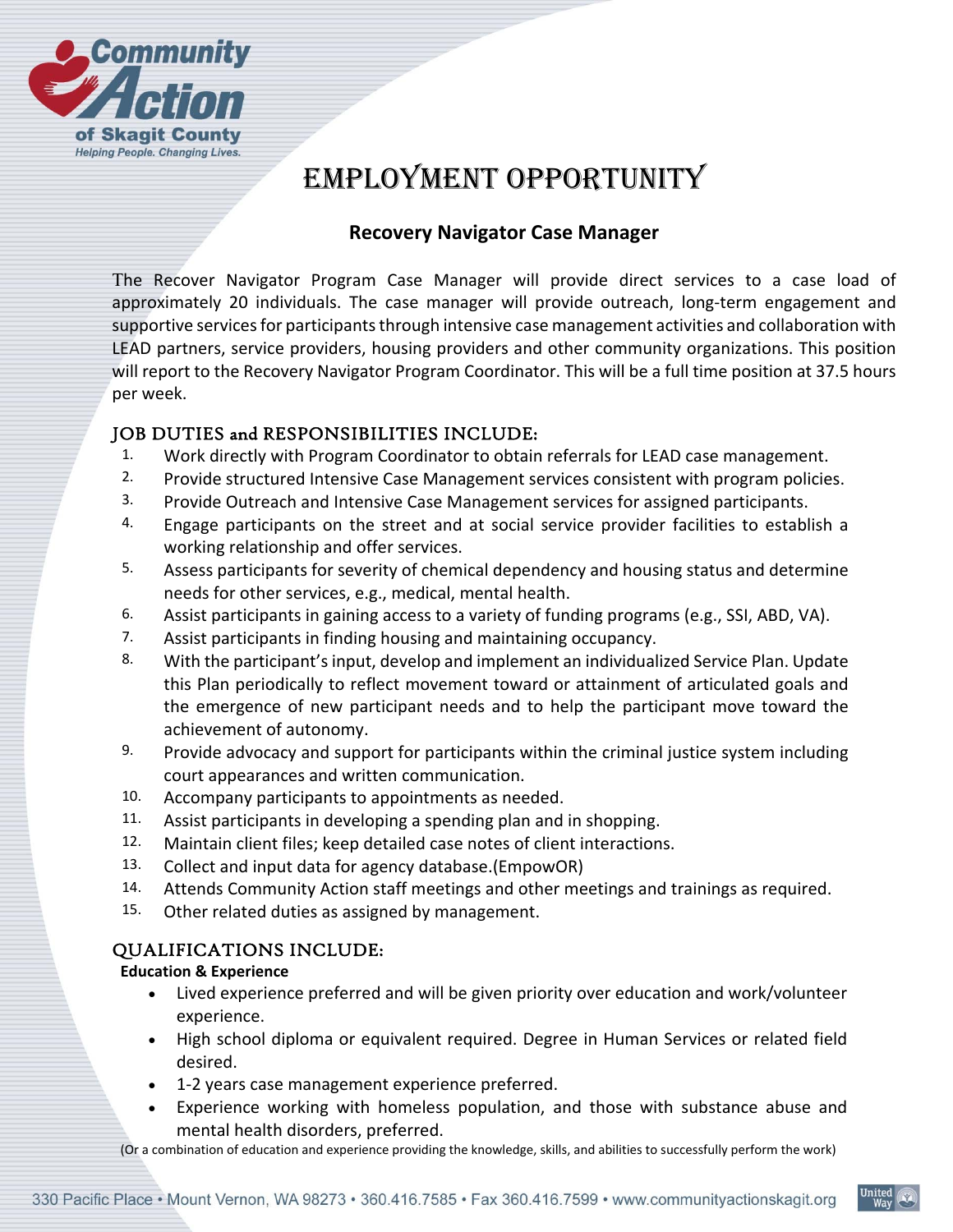#### **License(s) & Certification(s)**

- Must have valid driver license and auto liability insurance, if personal vehicle is used for work‐related travel.
- Recovery Coach, Diversion, and Trauma Informed Care training preferred
- Training necessary (within 6 months of hire): Blood borne Pathogens, First Aid/CPR, Safety, Mandated Reporting, Confidentiality, HIPAA, 42 CFR Part 2, Harm Reduction, Conflict Resolution, Crisis Intervention, Suicide Prevention, Ethics, Overdose prevention, recognition, and response.

#### **Skills and Abilities**

- Spanish/English bilingual strongly desired.
- Understanding of harm reduction along with a demonstrated passion for serving individuals experiencing homelessness and co‐occurring disorders required.
- Skills necessary to provide advocacy and support for participants within the criminal justice system including court appearances and written communication.
- The ability to respectfully engage and develop a working alliance with the people we are serving is essential.
- Ability to advocate and effectively communicate and problem solve under pressure in high stress situations.
- Ability to prioritize workload and daily activities and complete tasks in a timely and efficient manner.
- Ability to set boundaries, resolve conflict and de-escalate issues.
- Dependable, able to work under pressure; receptive to change, willingness to learn, cooperative approach to problem‐solving.
- Proficient in Microsoft Office Suite applications, including Excel, Word, PowerPoint, and Outlook programs. Experience working with client databases preferred.
- Must have strong and effective communication skills (oral and written).
- Working knowledge of standard office procedures and technologies (phone, computer, printer, photocopier, scanner, fax machine) is needed.
- Demonstrated ability to work harmoniously with people from varied cultural, socioeconomic, educational and experiential backgrounds.

**WORKING CONDITIONS / PHYSICAL REQUIREMENTS:** Work may be performed in an office environment or outside street environment. May be required to sit, stand, or walk for extended periods of time. Sufficient mobility is required for the use of office equipment and driving. Hearing and communication ability must be sufficient to perform essential job functions. *May be frequently exposed to situational, environmental or health hazards, such as mental health issues, drug abuse/paraphernalia, domestic violence, blood, fecal matter, parasites, and communicable disease.*  Travel within and outside Agency's service area will be required for outreach, meetings, training and other job-related activities.

## COMPENSATION AND BENEFITS:

Starting wage between \$18.78 ‐ \$20.74 per hour (DOE)

Benefits include:

- Medical & Dental Insurance including Rx and Vision
- Life Insurance and AD&D coverage
- SIMPLE IRA Retirement Plan (3% Employer Match)
- Employee Assistance Program
- Voluntary supplemental Cafeteria 125 Plan